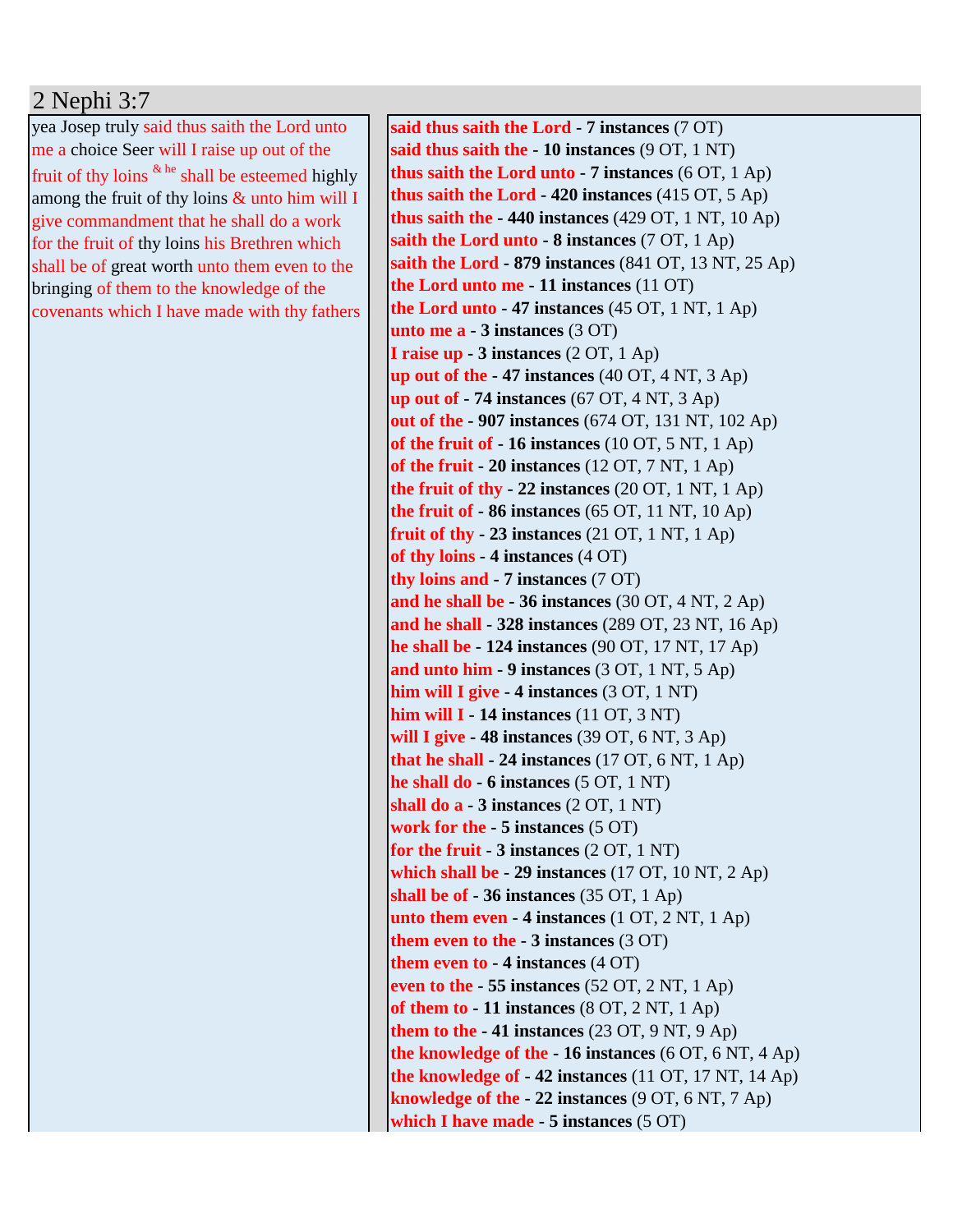| yea Josep truly said thus saith the Lord unto                                                                                                                                                                                                                                                                                                                                                                                                             | which I have - 103 instances (87 OT, 11 NT, 5 Ap)<br>I have made - 38 instances (35 OT, 3 NT)<br>have made with $-3$ instances (2 OT, 1 Ap)<br>with thy fathers $-3$ instances $(3 OT)$<br><b>Jeremiah 13:1</b> Thus saith the LORD unto me, Go and get thee a linen                                                                                                                                                      |
|-----------------------------------------------------------------------------------------------------------------------------------------------------------------------------------------------------------------------------------------------------------------------------------------------------------------------------------------------------------------------------------------------------------------------------------------------------------|---------------------------------------------------------------------------------------------------------------------------------------------------------------------------------------------------------------------------------------------------------------------------------------------------------------------------------------------------------------------------------------------------------------------------|
| me a choice Seer will I raise up out of the<br>fruit of thy loins <sup>&amp; he</sup> shall be esteemed highly<br>among the fruit of thy loins & unto him will I<br>give commandment that he shall do a work<br>for the fruit of thy loins his Brethren which<br>shall be of great worth unto them even to the<br>bringing of them to the knowledge of the<br>covenants which I have made with thy fathers                                                | girdle, and put it upon thy loins, and put it not in water.                                                                                                                                                                                                                                                                                                                                                               |
| yea Josep truly said thus saith the Lord unto<br>me a choice Seer will I raise up out of the<br>fruit of thy loins $k$ <sup>he</sup> shall be esteemed highly<br>among the fruit of thy loins & unto him will I<br>give commandment that he shall do a work<br>for the fruit of thy loins his Brethren which<br>shall be of great worth unto them even to the<br>bringing of them to the knowledge of the<br>covenants which I have made with thy fathers | Amos 9:11 In that day will I raise up the tabernacle of David that is<br>fallen, and close up the breaches thereof; and I will raise up his ruins,<br>and I will build it as in the days of old:                                                                                                                                                                                                                          |
| yea Josep truly said thus saith the Lord unto<br>me a choice Seer will I raise up out of the<br>fruit of thy loins $k$ <sup>he</sup> shall be esteemed highly<br>among the fruit of thy loins & unto him will I<br>give commandment that he shall do a work<br>for the fruit of thy loins his Brethren which<br>shall be of great worth unto them even to the<br>bringing of them to the knowledge of the<br>covenants which I have made with thy fathers | 2 Esdras 2:16 And those that be dead will I raise up again from their<br>places, and bring them out of the graves: for I have known my name in<br>Israel.                                                                                                                                                                                                                                                                 |
| yea Josep truly said thus saith the Lord unto<br>me a choice Seer will I raise up out of the<br>fruit of thy loins $k$ he shall be esteemed highly<br>among the fruit of thy loins & unto him will I<br>give commandment that he shall do a work<br>for the fruit of thy loins his Brethren which<br>shall be of great worth unto them even to the<br>bringing of them to the knowledge of the<br>covenants which I have made with thy fathers            | 1 Maccabees 11:34 Wherefore we have ratified unto them the borders of<br>Judea, with the three governments of Apherema and Lydda and<br>Ramathem, that are added unto Judea from the country of Samaria, and<br>all things appertaining unto them, for all such as do sacrifice in<br>Jerusalem, instead of the payments which the king received of them<br>yearly aforetime out of the fruits of the earth and of trees. |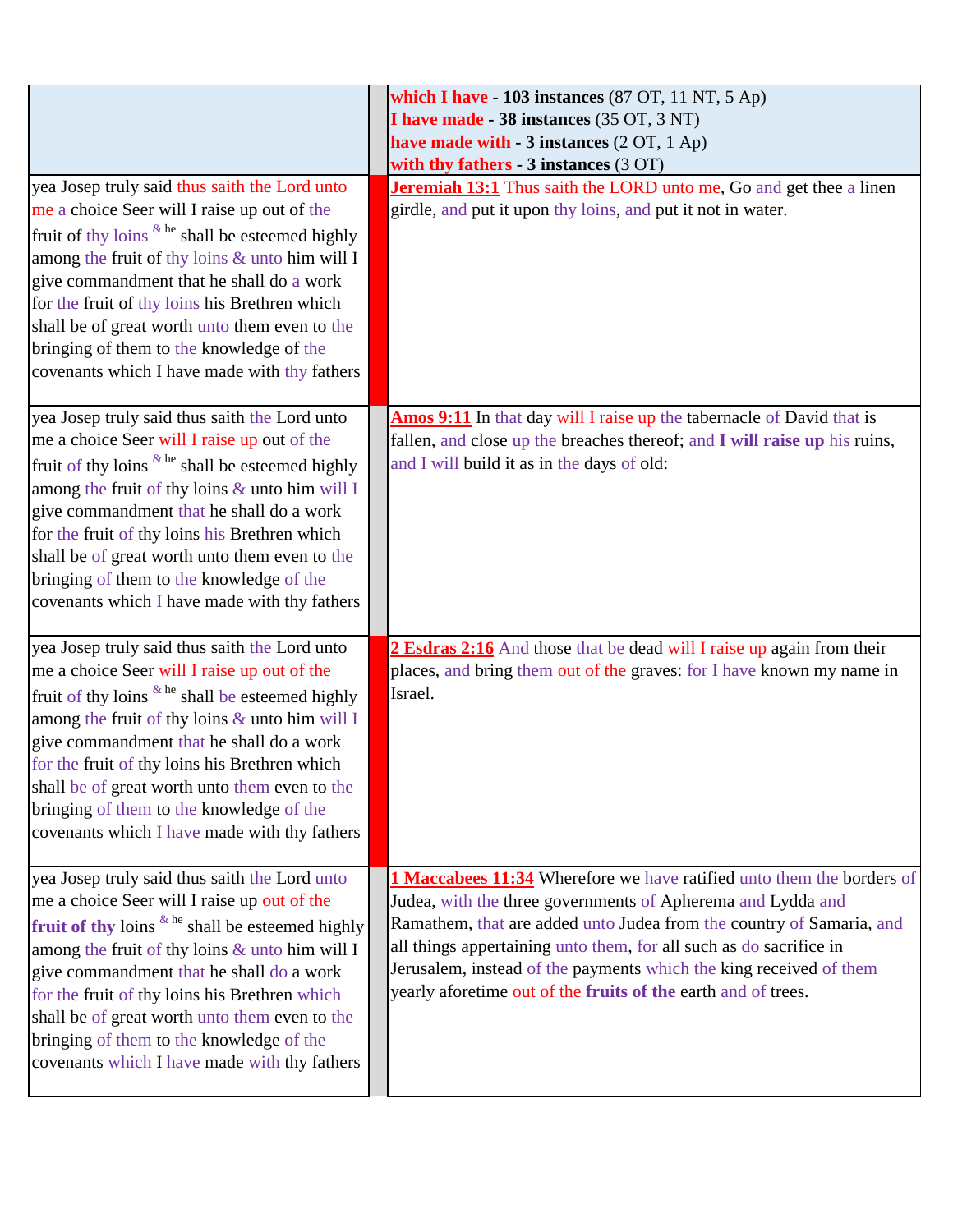| yea Josep truly said thus saith the Lord unto                        | Psalm 132:11 The LORD hath sworn in truth unto David; he will not             |
|----------------------------------------------------------------------|-------------------------------------------------------------------------------|
| me a choice Seer will I raise up out of the                          | turn from it; Of the fruit of thy body will I set upon thy throne.            |
| fruit of thy loins $k \neq 0$ shall be esteemed highly               |                                                                               |
| among the fruit of thy loins & unto him will I                       |                                                                               |
| give commandment that he shall do a work                             |                                                                               |
| for the fruit of thy loins his Brethren which                        |                                                                               |
| shall be of great worth unto them even to the                        |                                                                               |
| bringing of them to the knowledge of the                             |                                                                               |
| covenants which I have made with thy fathers                         |                                                                               |
| yea Josep truly said thus saith the Lord unto                        | Micah 7:13 Notwithstanding the land shall be desolate because of them         |
| me a choice Seer will I raise up out of the                          | that dwell therein, for the fruit of their doings.                            |
| fruit of thy loins <sup>&amp; he</sup> shall be esteemed highly      |                                                                               |
| among the fruit of thy loins & unto him will I                       |                                                                               |
| give commandment that he shall do a work                             |                                                                               |
| for the fruit of thy loins his Brethren which                        |                                                                               |
| shall be of great worth unto them even to the                        |                                                                               |
| bringing of them to the knowledge of the                             |                                                                               |
| covenants which I have made with thy fathers                         |                                                                               |
| yea Josep truly said thus saith the Lord unto                        | <b>Ezekiel 21:6</b> Sigh therefore, thou son of man, with the breaking of thy |
| me a choice Seer will I raise up out of the                          | loins; and with bitterness sigh before their eyes.                            |
| fruit of thy loins $\⊂>he$ shall be esteemed highly                  |                                                                               |
| among the fruit of thy loins $\&$ unto him will I                    |                                                                               |
| give commandment that he shall do a work                             |                                                                               |
| for the fruit of thy loins his Brethren which                        |                                                                               |
| shall be of great worth unto them even to the                        |                                                                               |
| bringing of them to the knowledge of the                             |                                                                               |
| covenants which I have made with thy fathers                         |                                                                               |
| yea Josep truly said thus saith the Lord unto                        | 2 Kings 1:8 And they answered him, He was an hairy man, and girt with         |
| me a choice Seer will I raise up out of the                          | a girdle of leather about his loins. And he said, It is Elijah the Tishbite.  |
| fruit of thy loins $\frac{k \text{ he}}{k}$ shall be esteemed highly |                                                                               |
| among the fruit of thy loins & unto him will I                       |                                                                               |
| give commandment that he shall do a work                             |                                                                               |
| for the fruit of thy loins his Brethren which                        |                                                                               |
| shall be of great worth unto them even to the                        |                                                                               |
| bringing of them to the knowledge of the                             |                                                                               |
| covenants which I have made with thy fathers                         |                                                                               |
|                                                                      |                                                                               |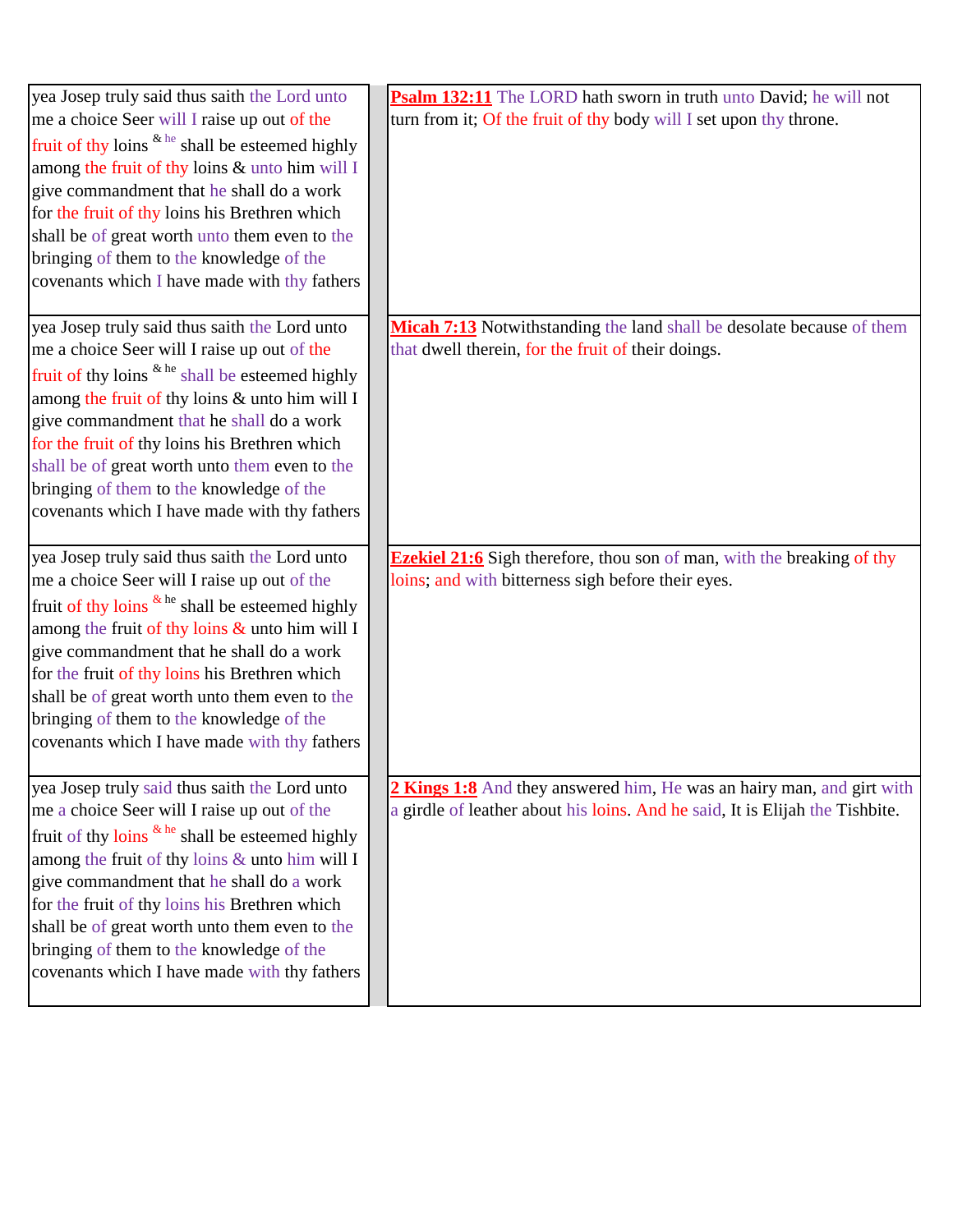| yea Josep truly said thus saith the Lord unto<br>me a choice Seer will I raise up out of the<br>fruit of thy loins <sup>&amp; he</sup> shall be esteemed highly<br>among the fruit of thy loins & unto him will I<br>give commandment that he shall do a work<br>for the fruit of thy loins his Brethren which<br>shall be of great worth unto them even to the<br>bringing of them to the knowledge of the<br>covenants which I have made with thy fathers    | Mark 1:6 And John was clothed with camel's hair, and with a girdle of a<br>skin about his loins; and he did eat locusts and wild honey;                                                                                                                  |
|----------------------------------------------------------------------------------------------------------------------------------------------------------------------------------------------------------------------------------------------------------------------------------------------------------------------------------------------------------------------------------------------------------------------------------------------------------------|----------------------------------------------------------------------------------------------------------------------------------------------------------------------------------------------------------------------------------------------------------|
| yea Josep truly said thus saith the Lord unto<br>me a choice Seer will I raise up out of the<br>fruit of thy loins <sup>&amp; he</sup> shall be esteemed highly<br>among the fruit of thy loins & unto him will I<br>give commandment that he shall do a work<br>for the fruit of thy loins his Brethren which<br>shall be of great worth unto them even to the<br>bringing of them to the knowledge of the<br>covenants which I have made with thy fathers    | <b>Isaiah 29:16</b> Surely your turning of things upside down shall be<br>esteemed as the potter's clay: for shall the work say of him that made it,<br>He made me not? or shall the thing framed say of him that framed it, He<br>had no understanding? |
| yea Josep truly said thus saith the Lord unto<br>me a choice Seer will I raise up out of the<br>fruit of thy loins <sup>&amp; he</sup> shall be esteemed highly<br>among the fruit of thy loins $\&$ unto him will I<br>give commandment that he shall do a work<br>for the fruit of thy loins his Brethren which<br>shall be of great worth unto them even to the<br>bringing of them to the knowledge of the<br>covenants which I have made with thy fathers | Isaiah 29:17 Is it not yet a very little while, and Lebanon shall be turned<br>into a fruitful field, and the fruitful field shall be esteemed as a forest?                                                                                              |
| yea Josep truly said thus saith the Lord unto<br>me a choice Seer will I raise up out of the<br>fruit of thy loins <sup>&amp; he</sup> shall be esteemed highly<br>among the fruit of thy loins & unto him will I<br>give commandment that he shall do a work<br>for the fruit of thy loins his Brethren which<br>shall be of great worth unto them even to the<br>bringing of them to the knowledge of the<br>covenants which I have made with thy fathers    | <b>Deuteronomy 1:36</b> Save Caleb the son of Jephunneh; he shall see it,<br>and to him will I give the land that he hath trodden upon, and to his<br>children, because he hath wholly followed the LORD.                                                |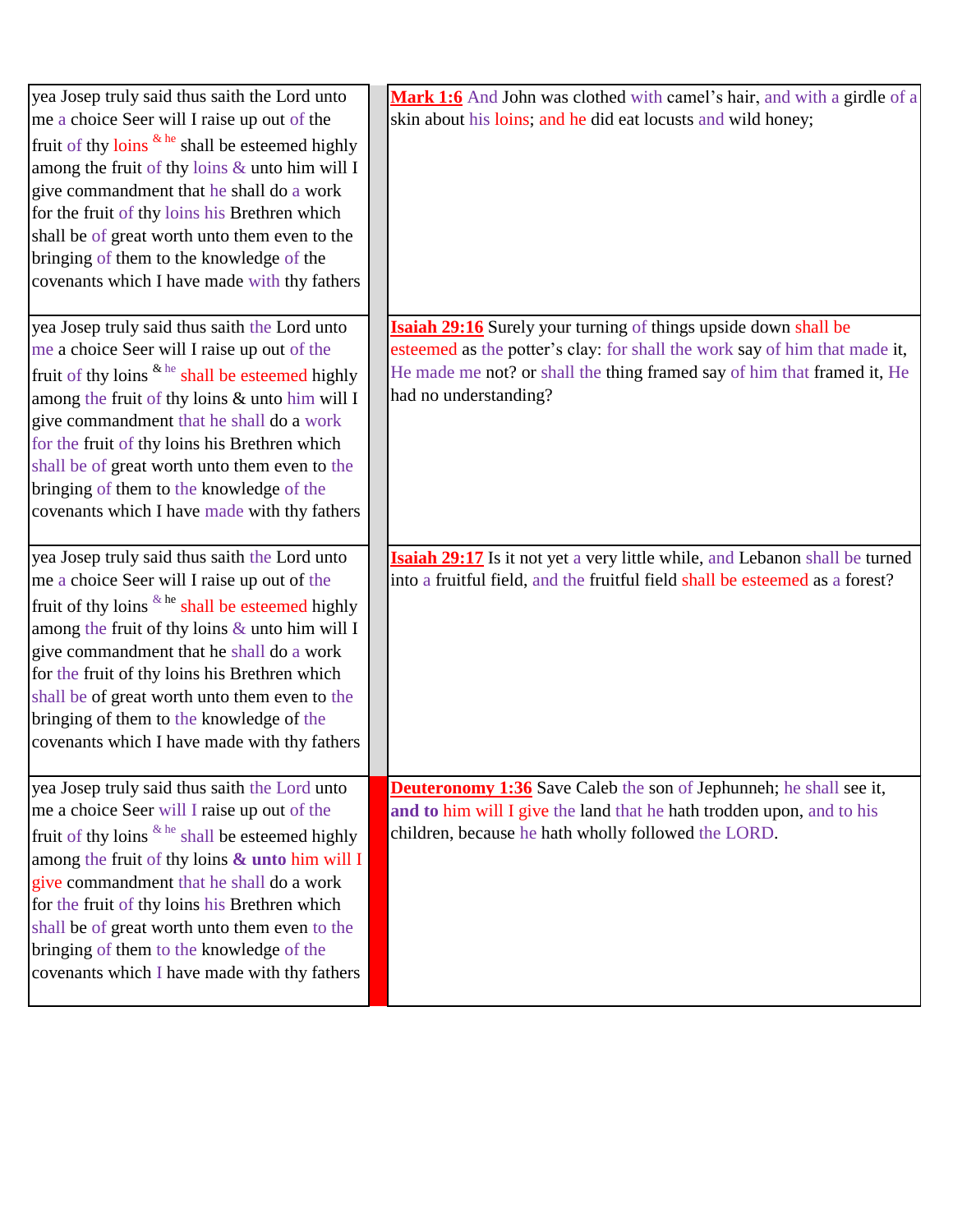| yea Josep truly said thus saith the Lord unto<br>me a choice Seer will I raise up out of the<br>fruit of thy loins <sup>&amp; he</sup> shall be esteemed highly<br>among the fruit of thy loins & unto him will I<br>give commandment that he shall do a work<br>for the fruit of thy loins his Brethren which<br>shall be of great worth unto them even to the<br>bringing of them to the knowledge of the<br>covenants which I have made with thy fathers | <b>1 Esdras 6:19</b> With commandment that he should carry away the same<br>vessels, and put them in the temple at Jerusalem; and that the temple of<br>the Lord should be built in his place.                                                                                                                                                                    |
|-------------------------------------------------------------------------------------------------------------------------------------------------------------------------------------------------------------------------------------------------------------------------------------------------------------------------------------------------------------------------------------------------------------------------------------------------------------|-------------------------------------------------------------------------------------------------------------------------------------------------------------------------------------------------------------------------------------------------------------------------------------------------------------------------------------------------------------------|
| yea Josep truly said thus saith the Lord unto<br>me a choice Seer will I raise up out of the<br>fruit of thy loins $\&$ he shall be esteemed highly<br>among the fruit of thy loins & unto him will I<br>give commandment that he shall do a work<br>for the fruit of thy loins his Brethren which<br>shall be of great worth unto them even to the<br>bringing of them to the knowledge of the<br>covenants which I have made with thy fathers             | <b>1 Maccabees 7:9</b> And him he sent with that wicked Alcimus, whom he<br>made high priest, and commanded that he should take vengeance of the<br>children of Israel.                                                                                                                                                                                           |
| yea Josep truly said thus saith the Lord unto<br>me a choice Seer will I raise up out of the<br>fruit of thy loins $k$ <sup>he</sup> shall be esteemed highly<br>among the fruit of thy loins & unto him will I<br>give commandment that he shall do a work<br>for the fruit of thy loins his Brethren which<br>shall be of great worth unto them even to the<br>bringing of them to the knowledge of the<br>covenants which I have made with thy fathers   | <b>Ephesians 5:9</b> (For the fruit of the Spirit is in all goodness and<br>righteousness and truth;)                                                                                                                                                                                                                                                             |
| yea Josep truly said thus saith the Lord unto<br>me a choice Seer will I raise up out of the<br>fruit of thy loins & he shall be esteemed highly<br>among the fruit of thy loins & unto him will I<br>give commandment that he shall do a work<br>for the fruit of thy loins his Brethren which<br>shall be of great worth unto them even to the<br>bringing of them to the knowledge of the<br>covenants which I have made with thy fathers                | <b>Tobit 11:17</b> But Tobias gave thanks before them, because God had<br>mercy on him. And when he came near to Sara his daughter in law, he<br>blessed her, saying, Thou art welcome, daughter: God be blessed, which<br>hath brought thee unto us, and blessed be thy father and thy mother. And<br>there was joy among all his brethren which were at Nineve. |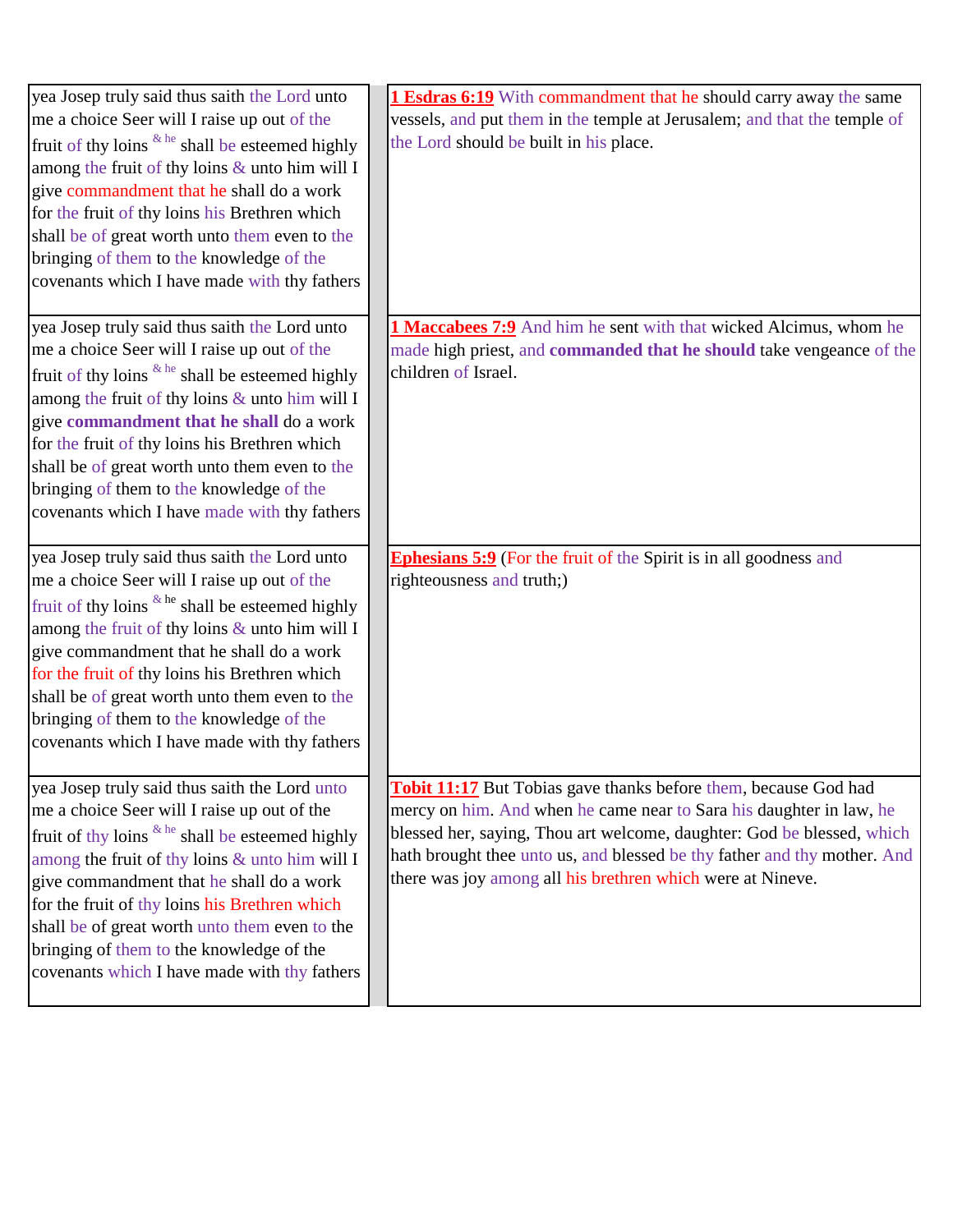| yea Josep truly said thus saith the Lord unto<br>me a choice Seer will I raise up out of the<br>fruit of thy loins <sup>&amp; he</sup> shall be esteemed highly<br>among the fruit of thy loins & unto him will I<br>give commandment that he shall do a work<br>for the fruit of thy loins his Brethren which<br>shall be of great worth unto them even to the<br>bringing of them to the knowledge of the<br>covenants which I have made with thy fathers | <b>Revelation 6:11</b> And white robes were given unto every one of them;<br>and it was said unto them, that they should rest yet for a little season,<br>until their fellowservants also and their brethren, that should be killed<br>as they were, should be fulfilled.                                                                                   |
|-------------------------------------------------------------------------------------------------------------------------------------------------------------------------------------------------------------------------------------------------------------------------------------------------------------------------------------------------------------------------------------------------------------------------------------------------------------|-------------------------------------------------------------------------------------------------------------------------------------------------------------------------------------------------------------------------------------------------------------------------------------------------------------------------------------------------------------|
| yea Josep truly said thus saith the Lord unto<br>me a choice Seer will I raise up out of the<br>fruit of thy loins $k$ <sup>he</sup> shall be esteemed highly<br>among the fruit of thy loins & unto him will I<br>give commandment that he shall do a work<br>for the fruit of thy loins his Brethren which<br>shall be of great worth unto them even to the<br>bringing of them to the knowledge of the<br>covenants which I have made with thy fathers   | <b>1 Chronicles 17:11</b> And it shall come to pass, when thy days be expired<br>that thou must go to be with thy fathers, that I will raise up thy seed<br>after thee, which shall be of thy sons; and I will establish his kingdom.                                                                                                                       |
| yea Josep truly said thus saith the Lord unto<br>me a choice Seer will I raise up out of the<br>fruit of thy loins $k$ <sup>he</sup> shall be esteemed highly<br>among the fruit of thy loins & unto him will I<br>give commandment that he shall do a work<br>for the fruit of thy loins his Brethren which<br>shall be of great worth unto them even to the<br>bringing of them to the knowledge of the<br>covenants which I have made with thy fathers   | <b>Numbers 32:33</b> And Moses gave unto them, even to the children of<br>Gad, and to the children of Reuben, and unto half the tribe of Manasseh<br>the son of Joseph, the kingdom of Sihon king of the Amorites, and the<br>kingdom of Og king of Bashan, the land, with the cities thereof in the<br>coasts, even the cities of the country round about. |
| yea Josep truly said thus saith the Lord unto<br>me a choice Seer will I raise up out of the<br>fruit of thy loins & he shall be esteemed highly<br>among the fruit of thy loins & unto him will I<br>give commandment that he shall do a work<br>for the fruit of thy loins his Brethren which<br>shall be of great worth unto them even to the<br>bringing of them to the knowledge of the<br>covenants which I have made with thy fathers                | <b>Samuel 22:11</b> Then the king sent to call Ahimelech the priest, the son<br>of Ahitub, and all his father's house, the priests that were in Nob: and<br>they came all of them to the king.                                                                                                                                                              |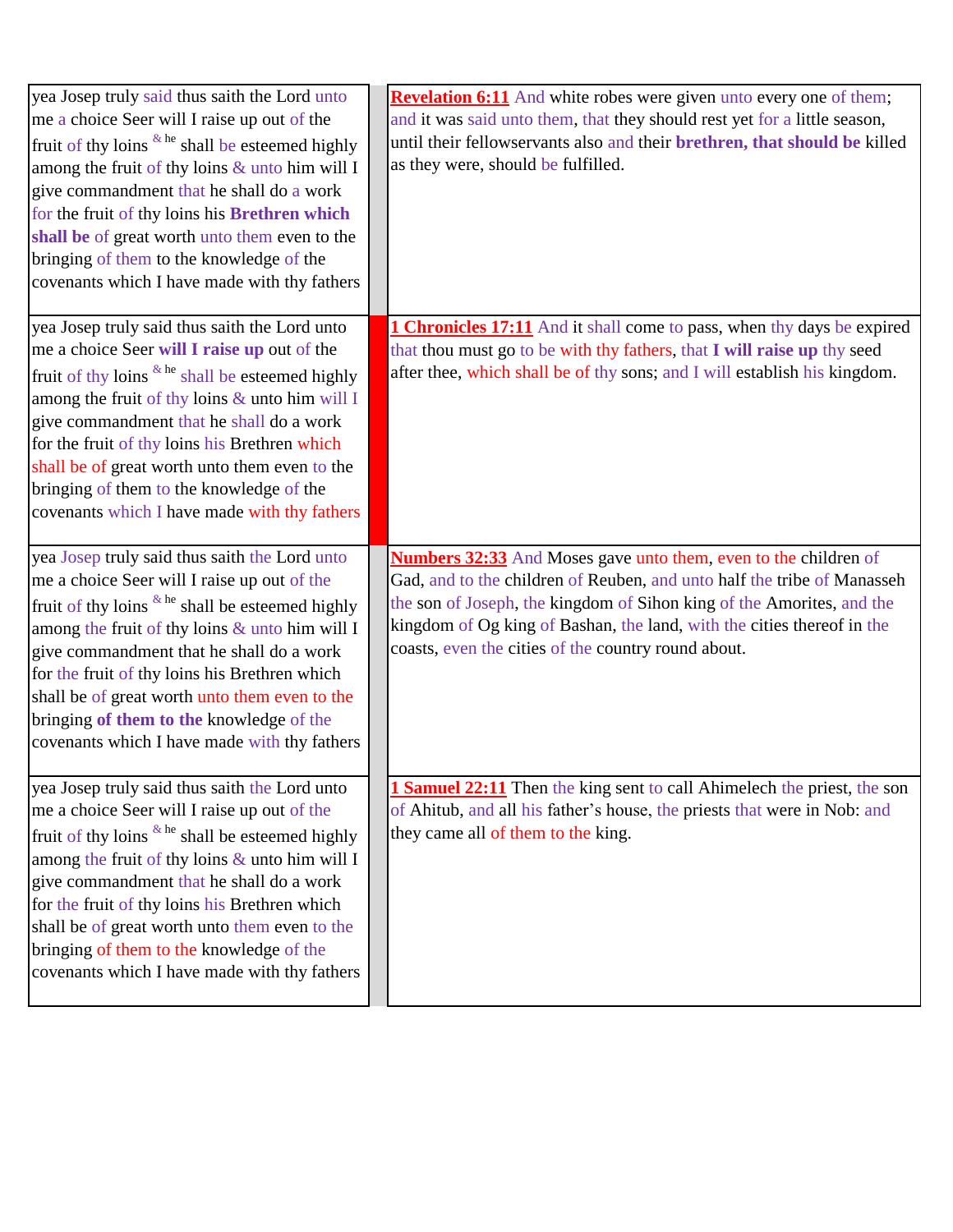| yea Josep truly said thus saith the Lord unto                                                      | 2 Timothy 3:7 Ever learning, and never able to come to the knowledge     |
|----------------------------------------------------------------------------------------------------|--------------------------------------------------------------------------|
| me a choice Seer will I raise up out of the                                                        | of the truth.                                                            |
| fruit of thy loins $k$ <sup>he</sup> shall be esteemed highly                                      |                                                                          |
| among the fruit of thy loins & unto him will I                                                     |                                                                          |
| give commandment that he shall do a work                                                           |                                                                          |
| for the fruit of thy loins his Brethren which                                                      |                                                                          |
| shall be of great worth unto them even to the                                                      |                                                                          |
| bringing of them to the knowledge of the                                                           |                                                                          |
| covenants which I have made with thy fathers                                                       |                                                                          |
| yea Josep truly said thus saith the Lord unto                                                      | 2 Maccabees 9:11 Here therefore, being plagued, he began to leave off    |
| me a choice Seer will I raise up out of the                                                        | his great pride, and to come to the knowledge of himself by the scourge  |
| fruit of thy loins $k$ <sup>he</sup> shall be esteemed highly                                      | of God, his pain increasing every moment.                                |
| among the fruit of thy loins & unto him will I                                                     |                                                                          |
| give commandment that he shall do a work                                                           |                                                                          |
| for the fruit of thy loins his Brethren which                                                      |                                                                          |
| shall be of great worth unto them even to the                                                      |                                                                          |
| bringing of them to the knowledge of the                                                           |                                                                          |
| covenants which I have made with thy fathers                                                       |                                                                          |
|                                                                                                    |                                                                          |
|                                                                                                    |                                                                          |
| yea Josep truly said thus saith the Lord unto                                                      | Genesis 9:17 And God said unto Noah, This is the token of the            |
| me a choice Seer will I raise up out of the                                                        | covenant, which I have established between me and all flesh that is upon |
| fruit of thy loins $\&$ he shall be esteemed highly                                                | the earth.                                                               |
| among the fruit of thy loins & unto him will I                                                     |                                                                          |
| give commandment that he shall do a work                                                           |                                                                          |
| for the fruit of thy loins his Brethren which                                                      |                                                                          |
| shall be of great worth unto them even to the                                                      |                                                                          |
| bringing of them to the knowledge of the                                                           |                                                                          |
| covenants which I have made with thy fathers                                                       |                                                                          |
| yea Josep truly said thus saith the Lord unto                                                      | 1 Maccabees 15:27 Nevertheless he would not receive them, but brake      |
| me a choice Seer will I raise up out of the                                                        | all the covenants which he had made with him afore, and became           |
|                                                                                                    | strange unto him.                                                        |
| fruit of thy loins & he shall be esteemed highly<br>among the fruit of thy loins & unto him will I |                                                                          |
| give commandment that he shall do a work                                                           |                                                                          |
| for the fruit of thy loins his Brethren which                                                      |                                                                          |
| shall be of great worth unto them even to the                                                      |                                                                          |
| bringing of them to the knowledge of the                                                           |                                                                          |
| covenants which I have made with thy                                                               |                                                                          |